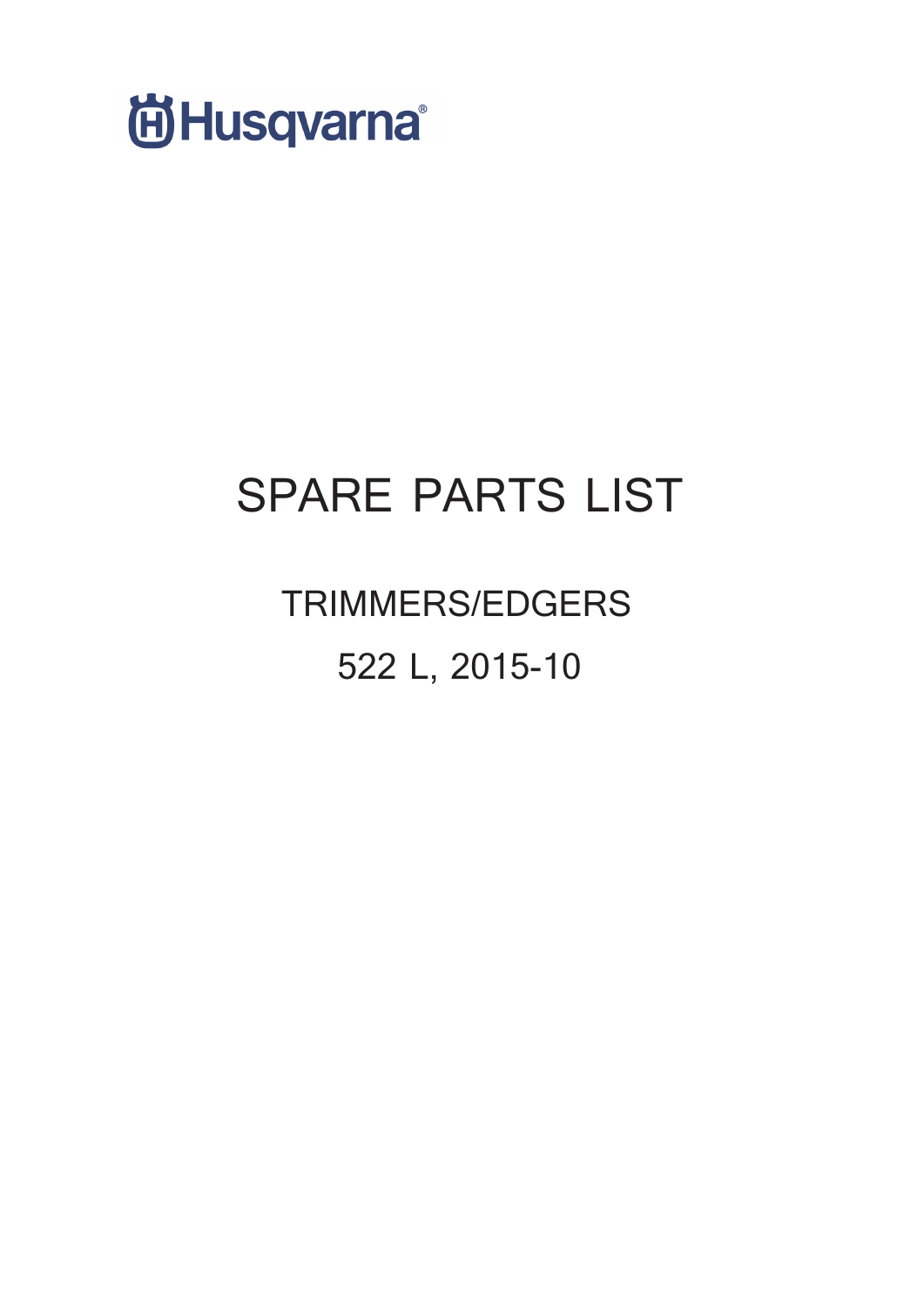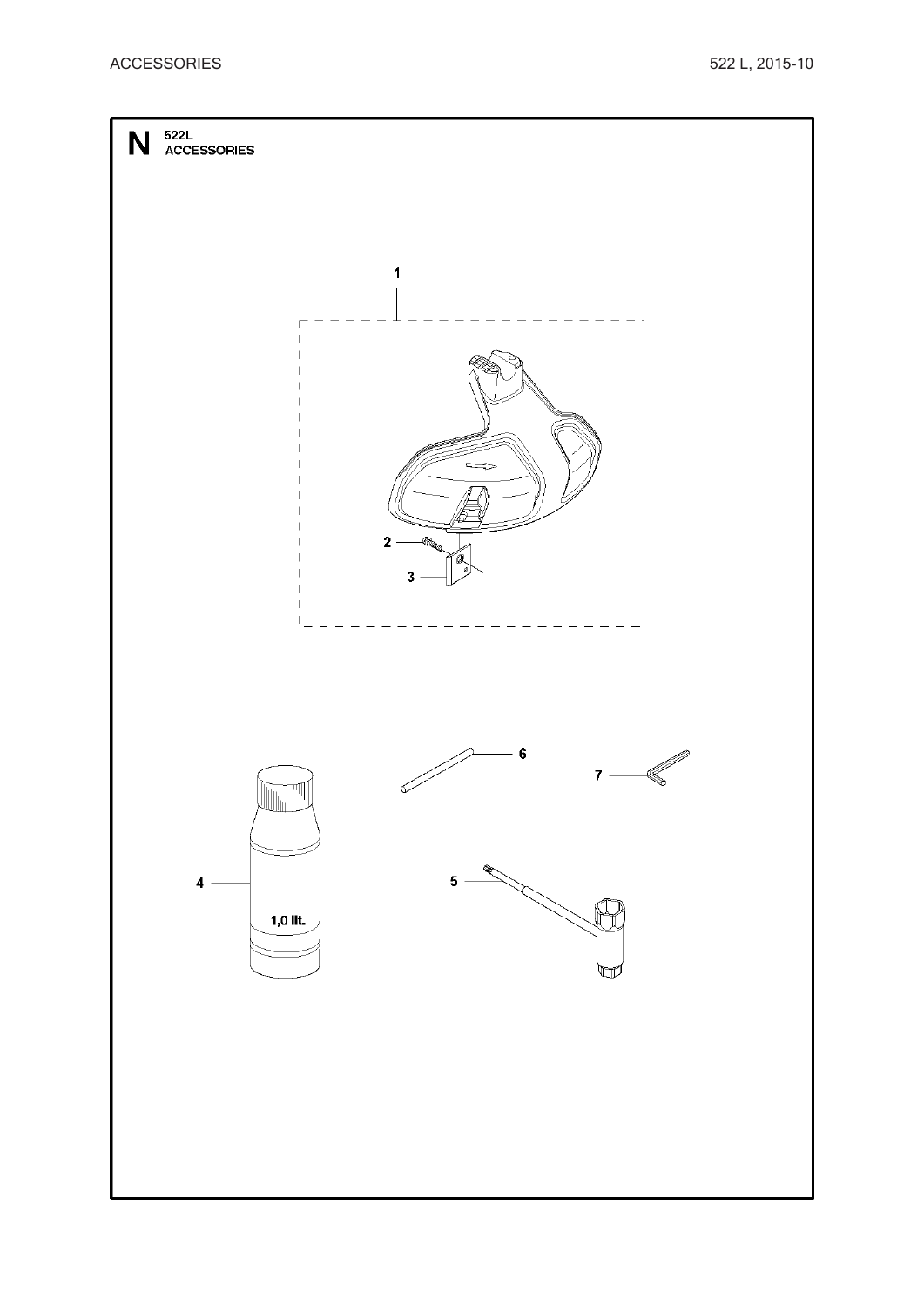# **ACCESSORIES** 522 L, 2015-10

| Ref | Part No              | <b>Description</b>                 | Remark | <b>OTY KIT</b> |
|-----|----------------------|------------------------------------|--------|----------------|
|     |                      | 503 97 71-01 TRIMMER GUARD         |        |                |
| 2   |                      | 503 21 07-16 SCREW IHSCT           |        |                |
| 3   | 503 79 88-01         | BI ADE                             |        |                |
| 4   |                      | 531 30 02-68 XP OIL IN BAG 2.6 OZ. |        |                |
| 5   |                      | 575 73 82-02 COMBINATION WRENCH    |        |                |
| 6   | 502 28 59-01         | <b>STOP</b>                        |        |                |
|     | 503 55 86-01 SPANNER |                                    |        |                |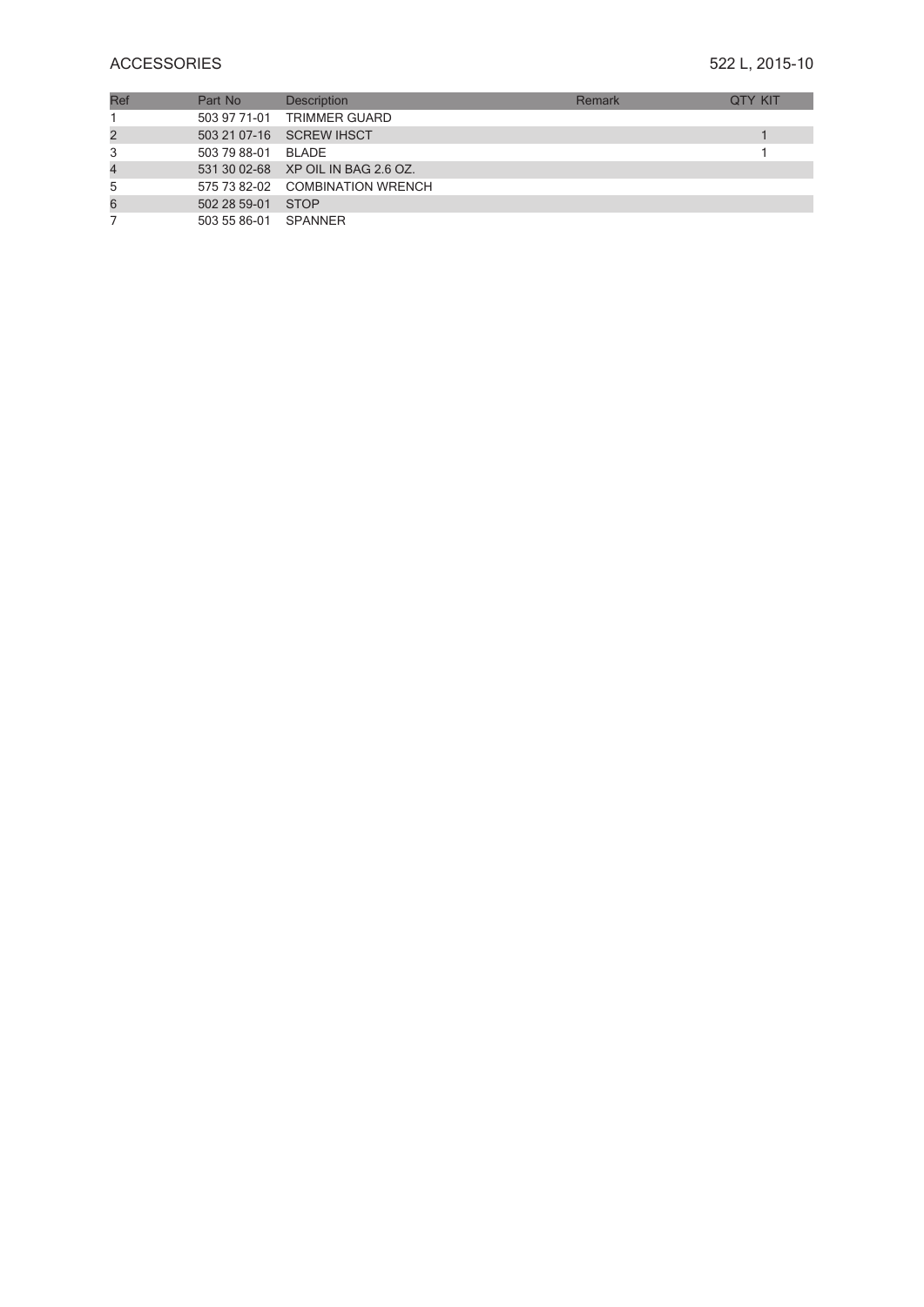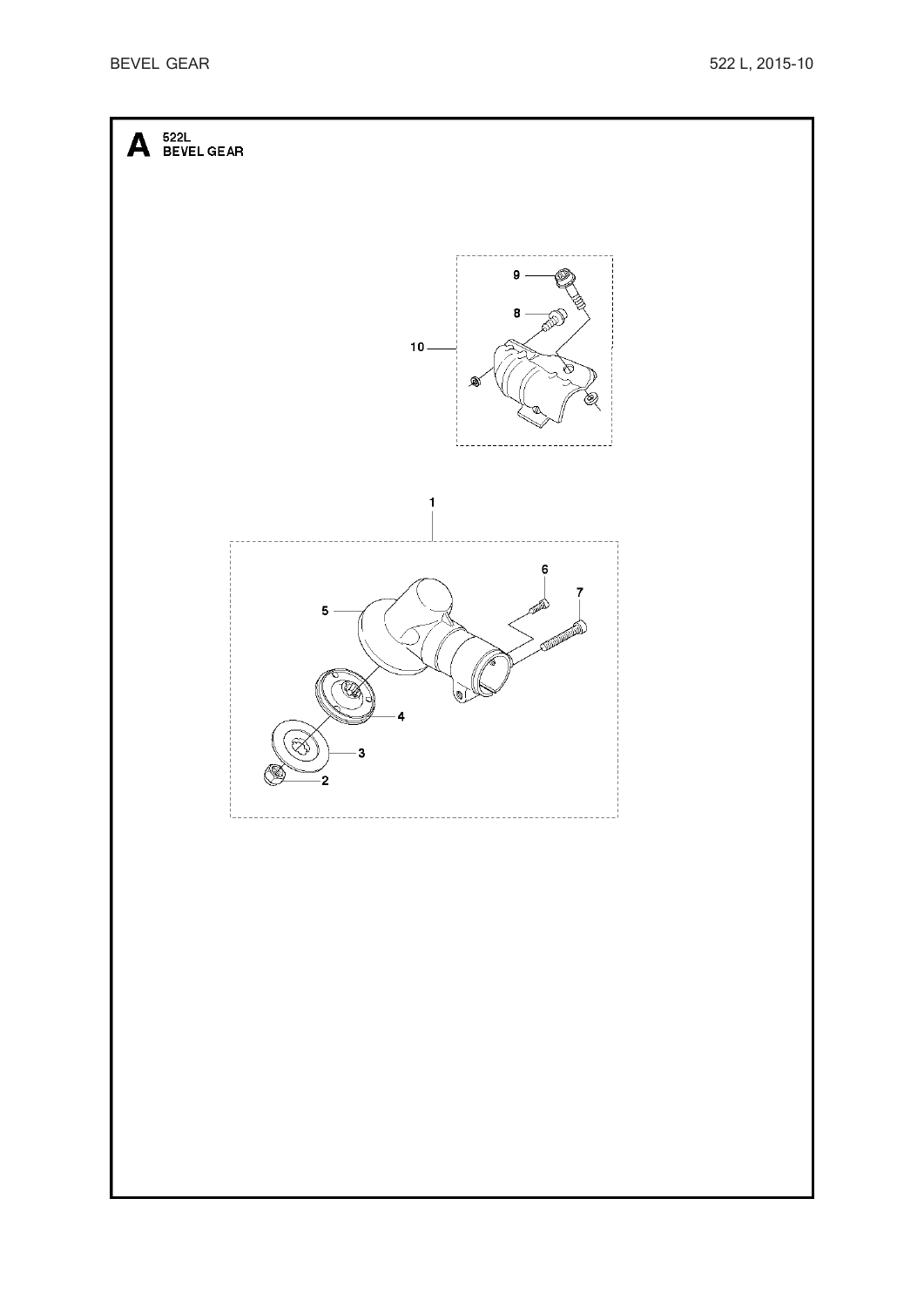| Ref | Part No      | Description                  | Remark | <b>QTY KIT</b> |
|-----|--------------|------------------------------|--------|----------------|
|     |              | 537 19 92-02 BEVEL GEAR ASSY |        |                |
|     | 503 85 63-01 | <b>NUT</b>                   |        |                |
| 3   | 537 28 56-01 | SUPPORT FLANGE               |        |                |
|     | 537 23 49-01 | <b>DRIVER ASSY</b>           |        |                |
| 5   | 537 33 38-01 | <b>BEVEL GEAR</b>            |        |                |
| 6   | 574 71 08-01 | <b>BOLT</b>                  |        |                |
|     | 525 75 51-04 | <b>SCREW ITXSCFM</b>         |        |                |
| 8   | 574 71 08-01 | <b>BOLT</b>                  |        | 10             |
| 9   | 523 01 90-01 | <b>BOLT</b>                  |        | 10             |
| 10  | 581 02 75-01 | <b>CLAMP</b>                 |        |                |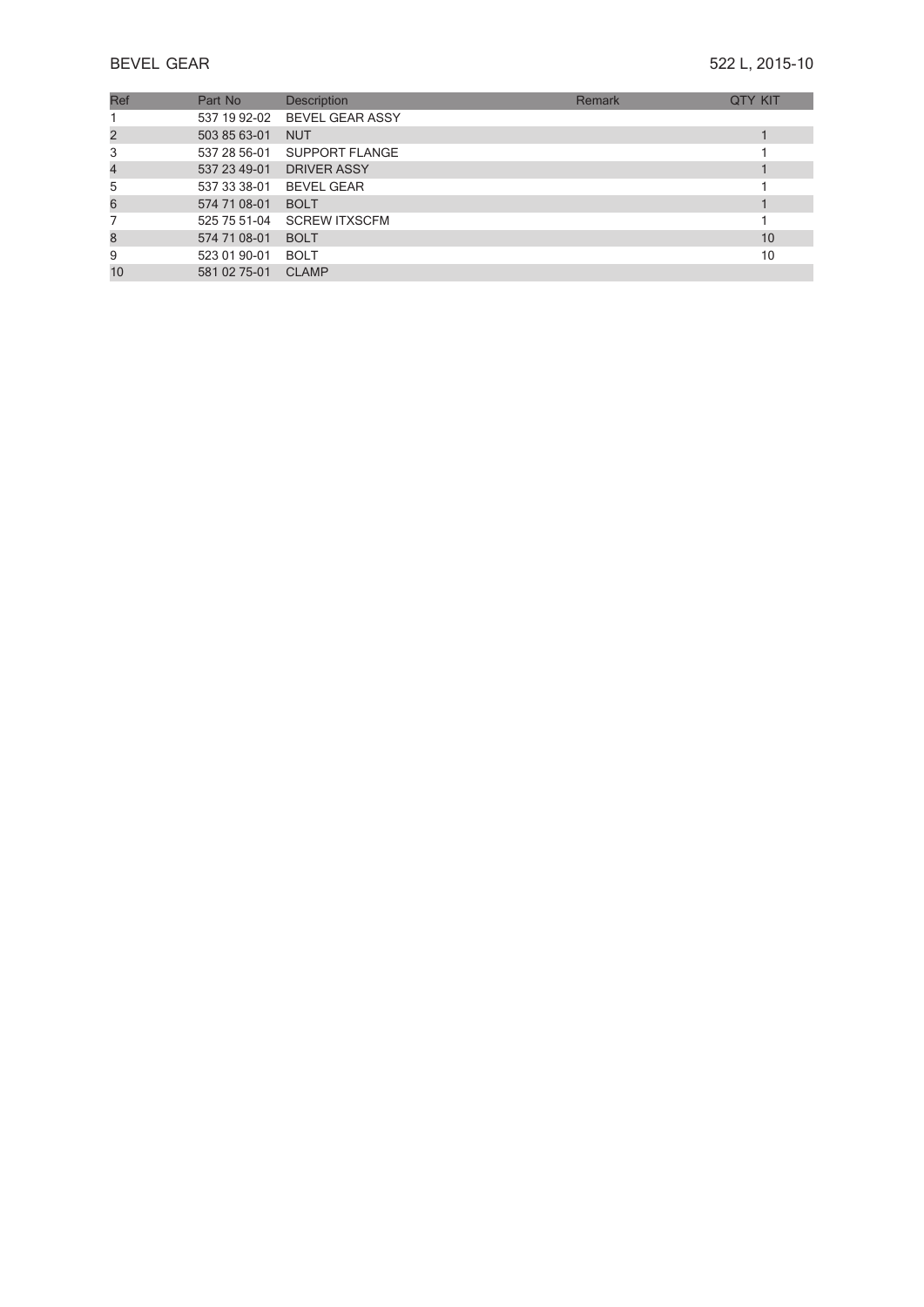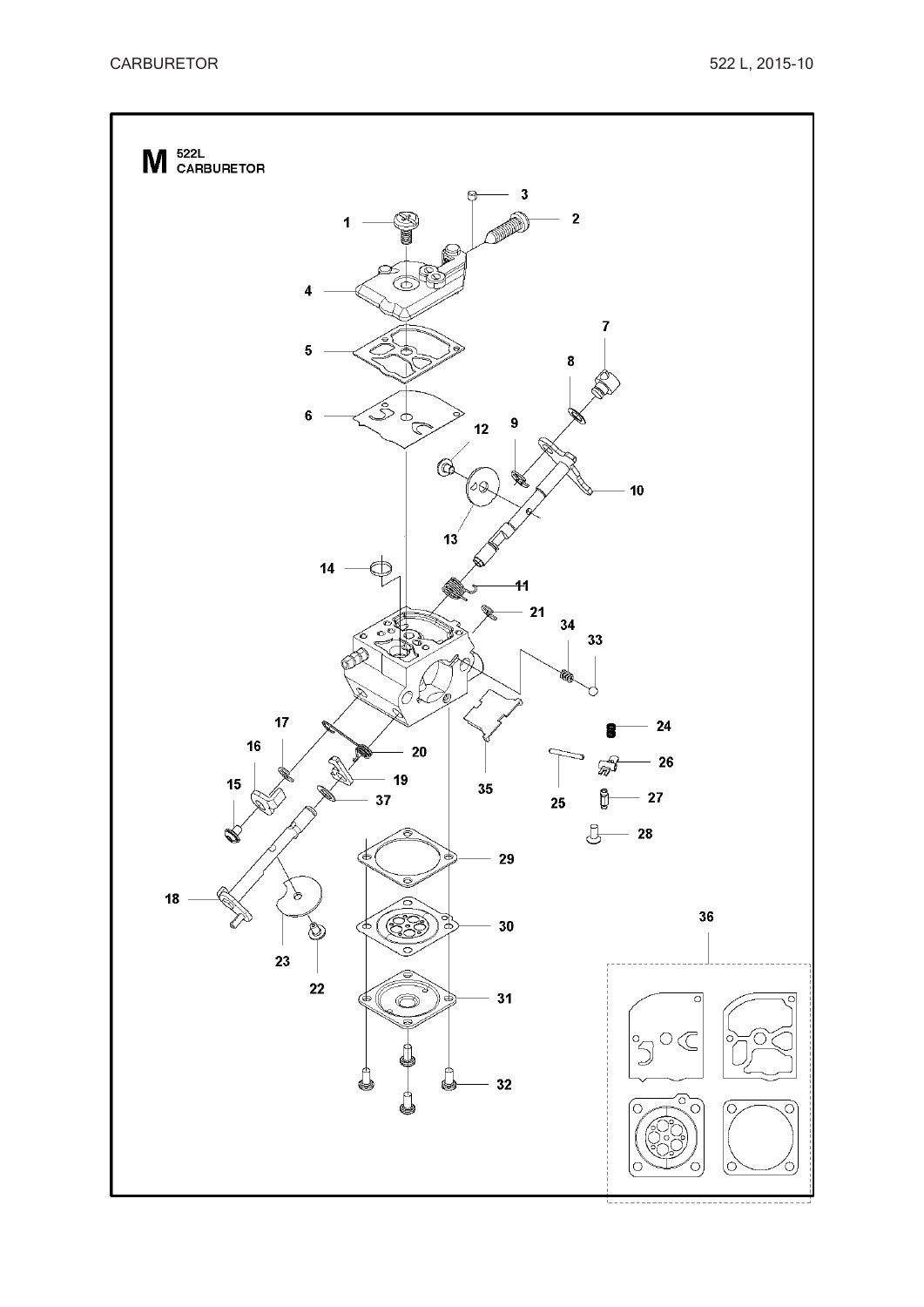| Ref                     | Part No      |                             | Remark             | <b>QTY KIT</b> |
|-------------------------|--------------|-----------------------------|--------------------|----------------|
| 1                       | 577 89 93-01 | Description<br><b>SCREW</b> |                    |                |
| $\overline{\mathbf{c}}$ | 579 63 17-01 | <b>SCREW</b>                |                    |                |
| 3                       | 578 38 97-01 | <b>PLUG</b>                 |                    |                |
| 4                       | 578 38 98-01 | <b>PUMP</b>                 |                    |                |
|                         | 577 89 94-01 | <b>GASKET</b>               |                    |                |
| 5                       | 577 89 95-01 | <b>DIAPHRAGM</b>            |                    |                |
| 6<br>7                  |              | <b>SWIVEL</b>               |                    |                |
|                         | 586 38 34-01 |                             |                    |                |
| 8                       | 577 90 11-01 | <b>GASKET</b>               |                    |                |
| 9                       | 577 90 04-01 | E-RING                      |                    |                |
| 10                      | 585 31 96-01 | <b>SHAFT</b>                |                    |                |
| 11                      | 585 97 89-01 | <b>SPRING</b>               |                    |                |
| 12                      | 577 89 97-01 | <b>SCREW</b>                |                    |                |
| 13                      | 577 89 96-01 | VALVE                       |                    |                |
| 14                      | 577 90 03-01 | <b>STRAINER</b>             |                    |                |
| 15                      | 577 89 97-01 | <b>SCREW</b>                |                    |                |
| 16                      | 585 31 98-01 | <b>LEVER</b>                |                    |                |
| 17                      | 577 90 04-01 | E-RING                      |                    |                |
| 18                      | 585 31 99-01 | <b>SHAFT</b>                |                    |                |
| 19                      | 585 97 90-01 | <b>PLATE</b>                |                    |                |
| 20                      | 585 32 03-01 | <b>SPRING</b>               |                    |                |
| 21                      | 585 32 02-01 | <b>RING</b>                 |                    |                |
| 22                      | 577 89 97-01 | <b>SCREW</b>                |                    |                |
| 23                      | 585 31 89-01 | VALVE                       |                    |                |
| 24                      | 579 63 18-01 | <b>SPRING</b>               |                    |                |
| 25                      | 578 39 06-01 | <b>PEN</b>                  |                    |                |
| 26                      | 578 39 02-01 | <b>LEVER</b>                |                    |                |
| 27                      | 579 63 19-01 | <b>VALVE</b>                |                    |                |
| 28                      | 578 39 03-01 | <b>SCREW</b>                |                    |                |
| 29                      | 577 89 99-01 | <b>GASKET</b>               |                    |                |
| 30                      | 577 90 01-01 | <b>DIAPHRAGM</b>            |                    |                |
| 31                      | 577 90 00-01 | <b>COVER</b>                |                    |                |
| 32                      | 577 90 05-01 | <b>SCREW</b>                |                    |                |
| 33                      | 577 90 15-01 | <b>BALL</b>                 |                    |                |
| 34                      | 577 90 16-01 | <b>SPRING</b>               |                    |                |
| 35                      | 577 90 10-01 | <b>PLATE</b>                |                    |                |
| 36                      | 577 90 18-01 | <b>GASKET KIT</b>           | Includes 5,6,29,30 |                |
| 37                      | 585 31 97-01 | <b>SPACER</b>               |                    |                |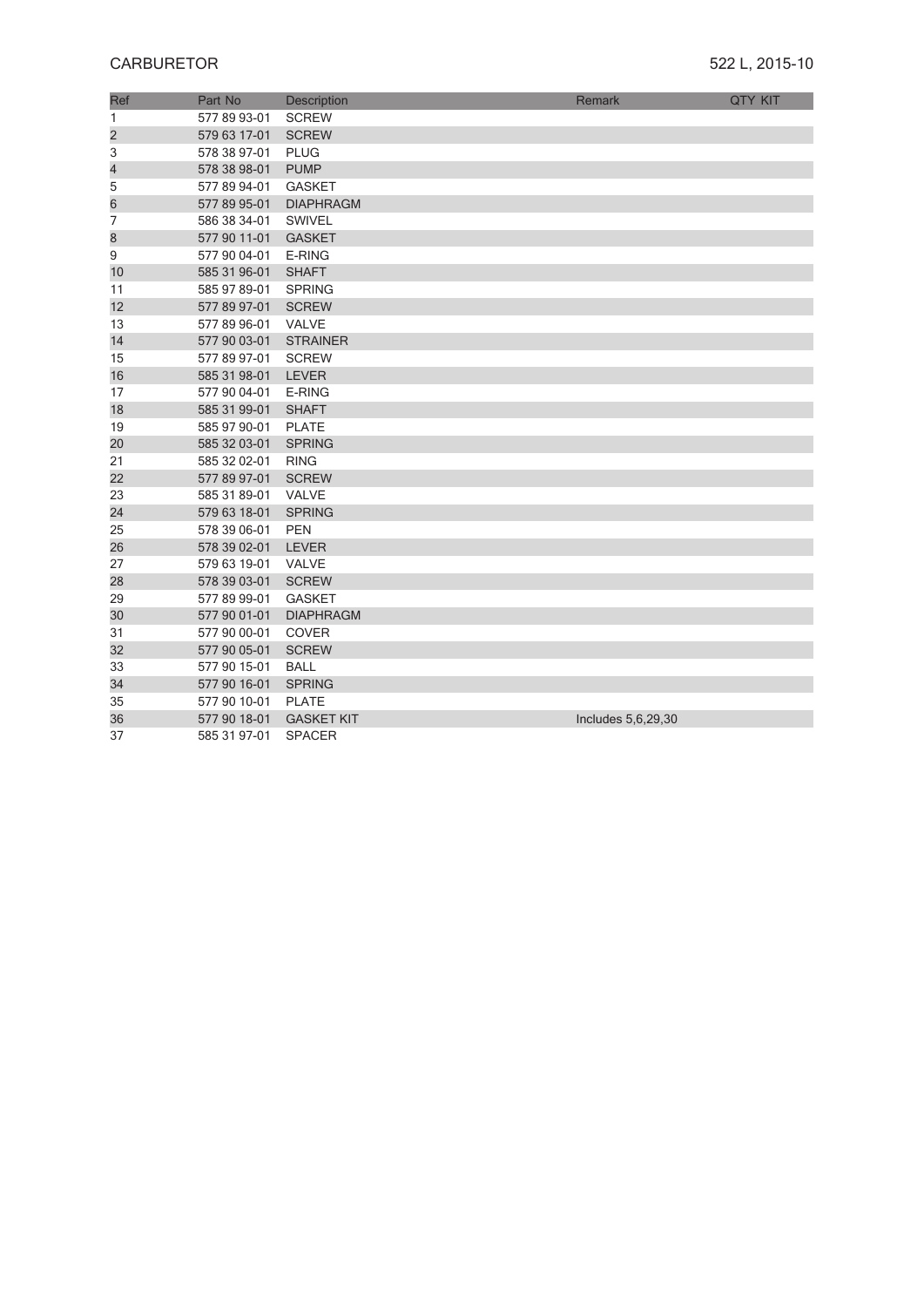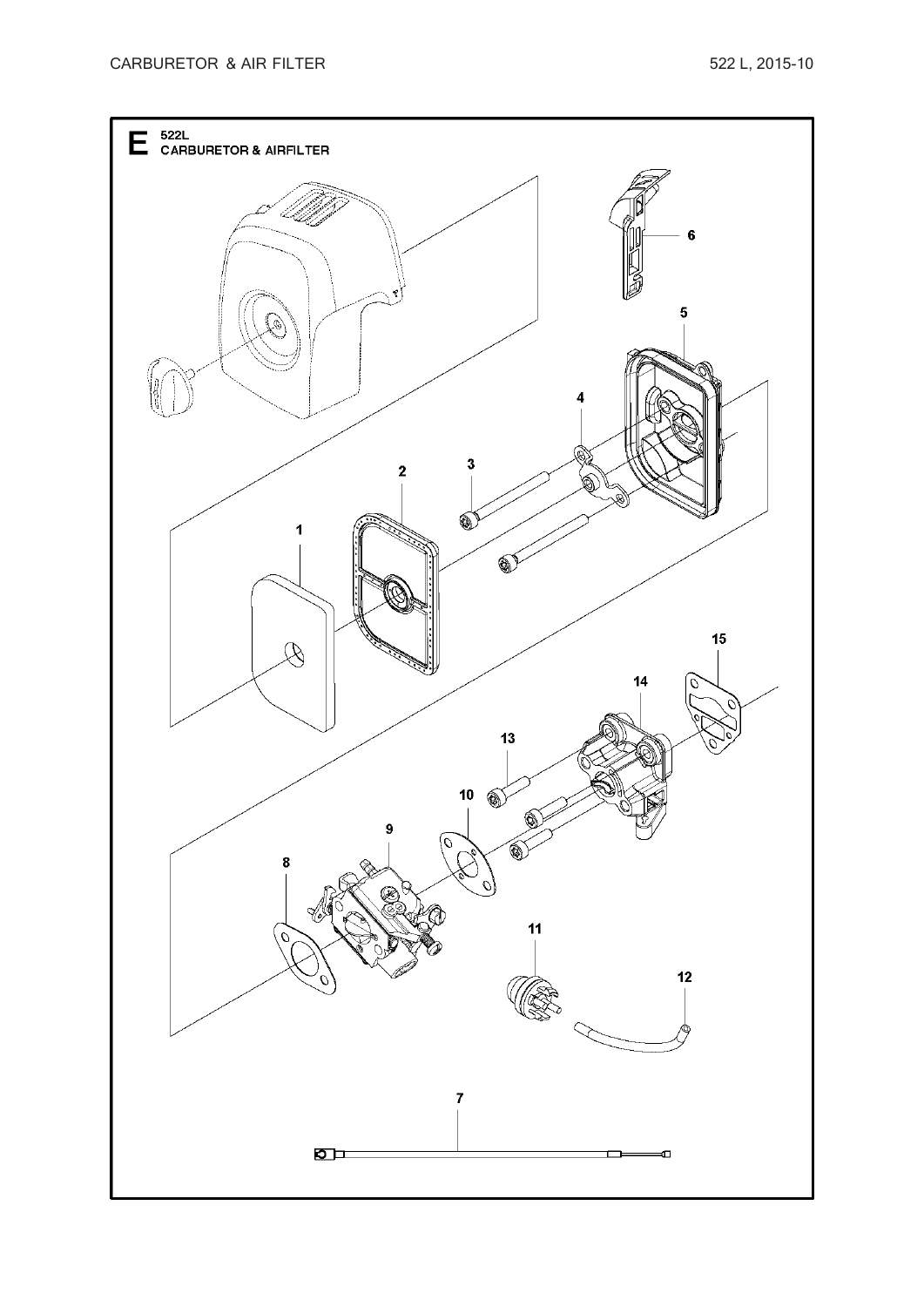# **CARBURETOR & AIR FILTER** 522 L, 2015-10

| Ref | Part No      | <b>Description</b>    | Remark | <b>QTY KIT</b> |
|-----|--------------|-----------------------|--------|----------------|
|     | 577 85 15-01 | <b>AIR FILTER</b>     |        |                |
| 2   | 576 40 16-01 | <b>AIR FILTER</b>     |        |                |
| 3   | 580 46 72-01 | <b>BOLT</b>           |        |                |
| 4   | 580 43 79-01 | <b>PLATE</b>          |        |                |
| 5   | 577 85 13-01 | <b>FILTER HOUSING</b> |        |                |
| 6   | 577 94 83-03 | <b>CHOKE CONTROL</b>  |        |                |
|     | 578 86 43-01 | THROTTLE CABLE        |        |                |
| 8   | 577 88 24-02 | <b>GASKET</b>         |        |                |
| 9   | 577 20 32-04 | <b>CARBURETTOR</b>    |        |                |
| 10  | 576 39 91-02 | <b>GASKET</b>         |        |                |
| 11  | 503 93 66-01 | PRIMER HOUSING        |        |                |
| 12  | 577 05 05-01 | <b>PIPE</b>           |        |                |
| 13  | 504 11 43-01 | <b>SCREW</b>          |        |                |
| 14  | 578 90 83-01 | <b>INSULATOR</b>      |        |                |
| 15  | 576 39 89-01 | <b>GASKET</b>         |        |                |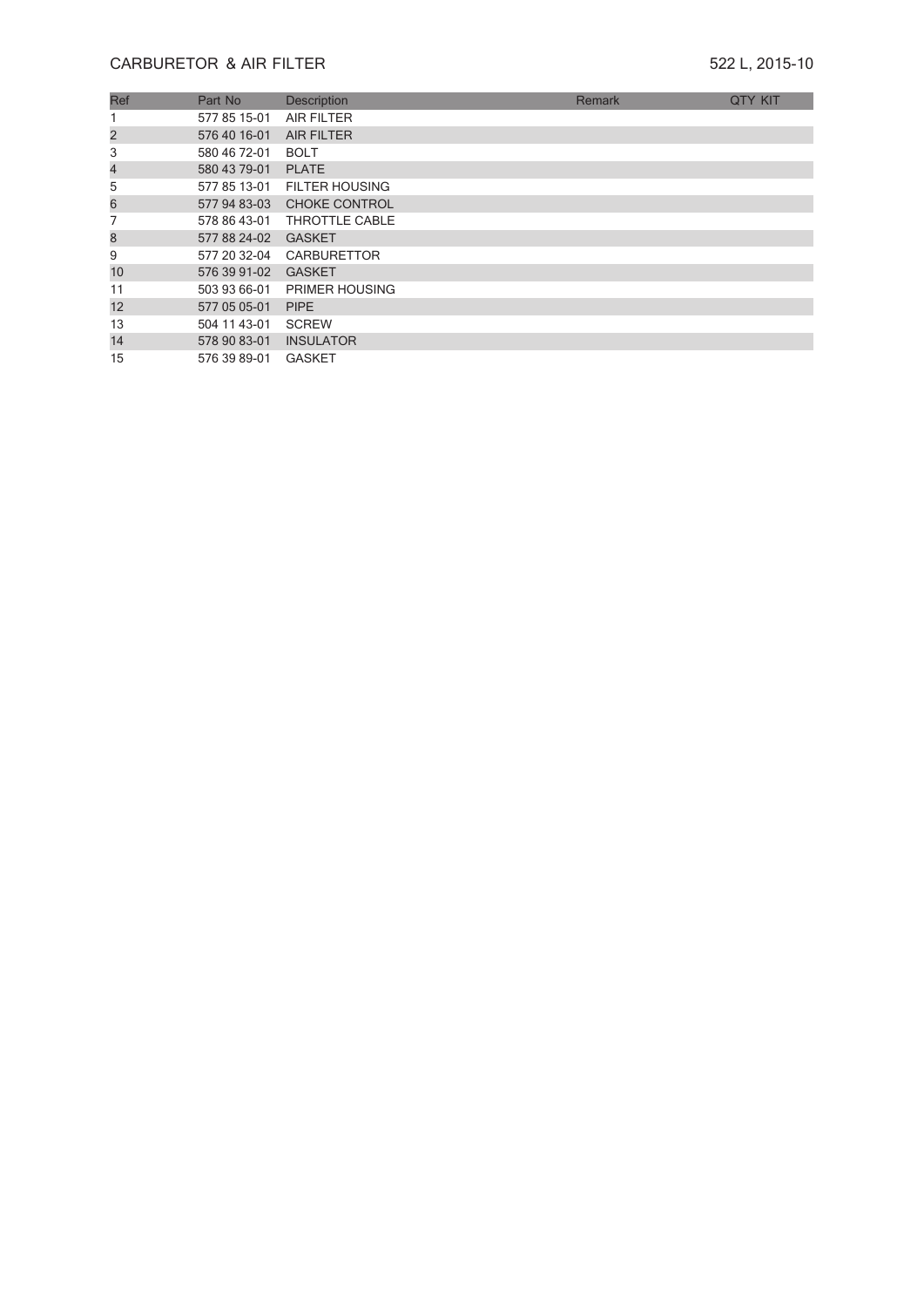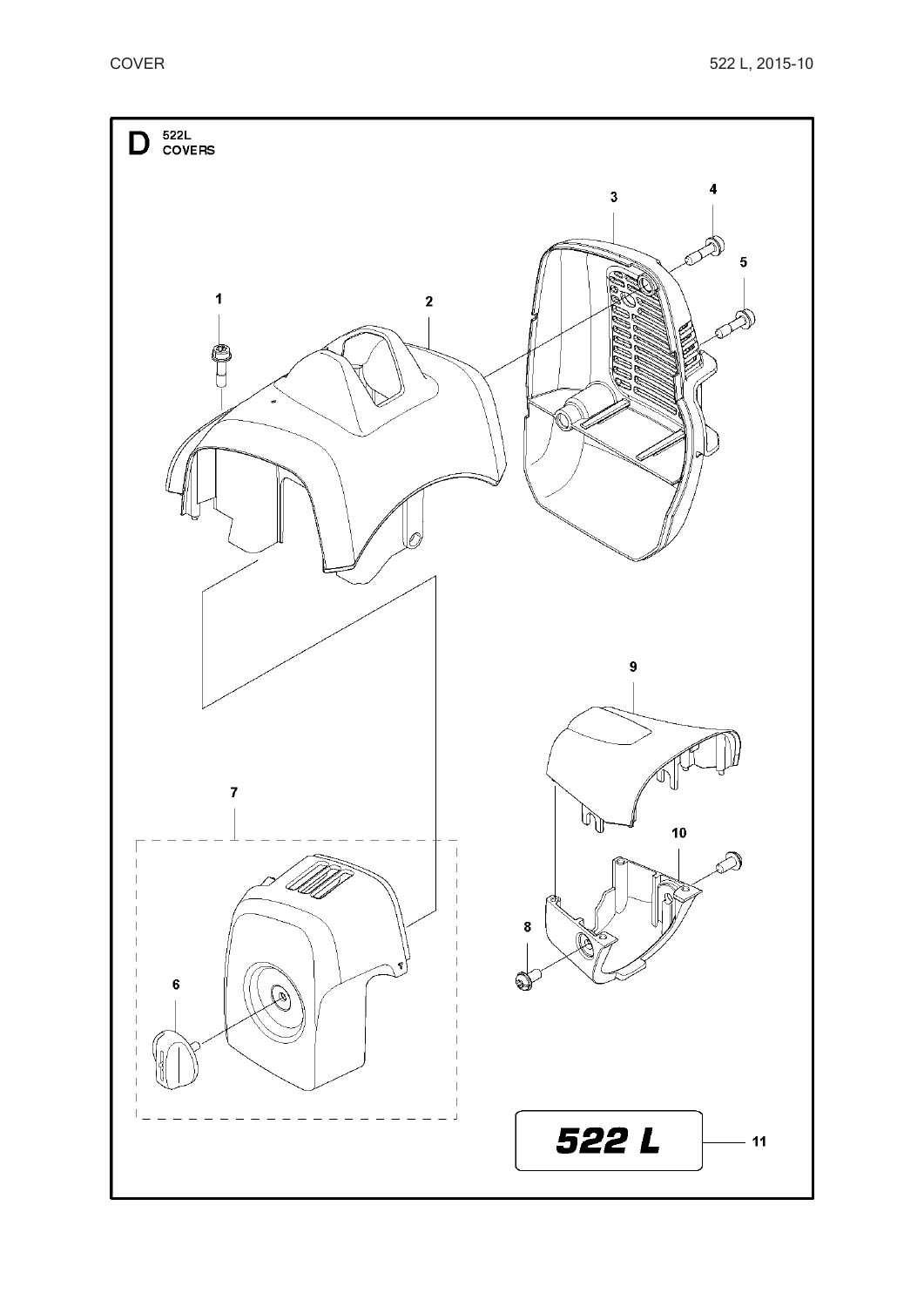| Ref | Part No            | <b>Description</b>          | Remark | <b>QTY KIT</b> |  |
|-----|--------------------|-----------------------------|--------|----------------|--|
|     | 577 81 54-01       | <b>BOLT</b>                 |        |                |  |
| 2   |                    | 576 41 07-05 CYLINDER COVER |        |                |  |
| 3   |                    | 576 41 08-05 MUFFLER GUARD  |        |                |  |
| 4   | 577 81 54-01       | <b>BOLT</b>                 |        |                |  |
| 5   | 577 81 54-01       | <b>BOLT</b>                 |        |                |  |
| 6   | 576 99 24-02       | <b>KNOB</b>                 |        |                |  |
|     |                    | 578 07 92-02 FILTER COVER   |        |                |  |
| 8   | 578 47 35-01       | SCREW                       |        |                |  |
| 9   | 577 94 80-02 COVER |                             |        |                |  |
| 10  | 577 94 78-02       | COVER                       |        |                |  |
| 11  | 579 44 58-19 DECAL |                             |        |                |  |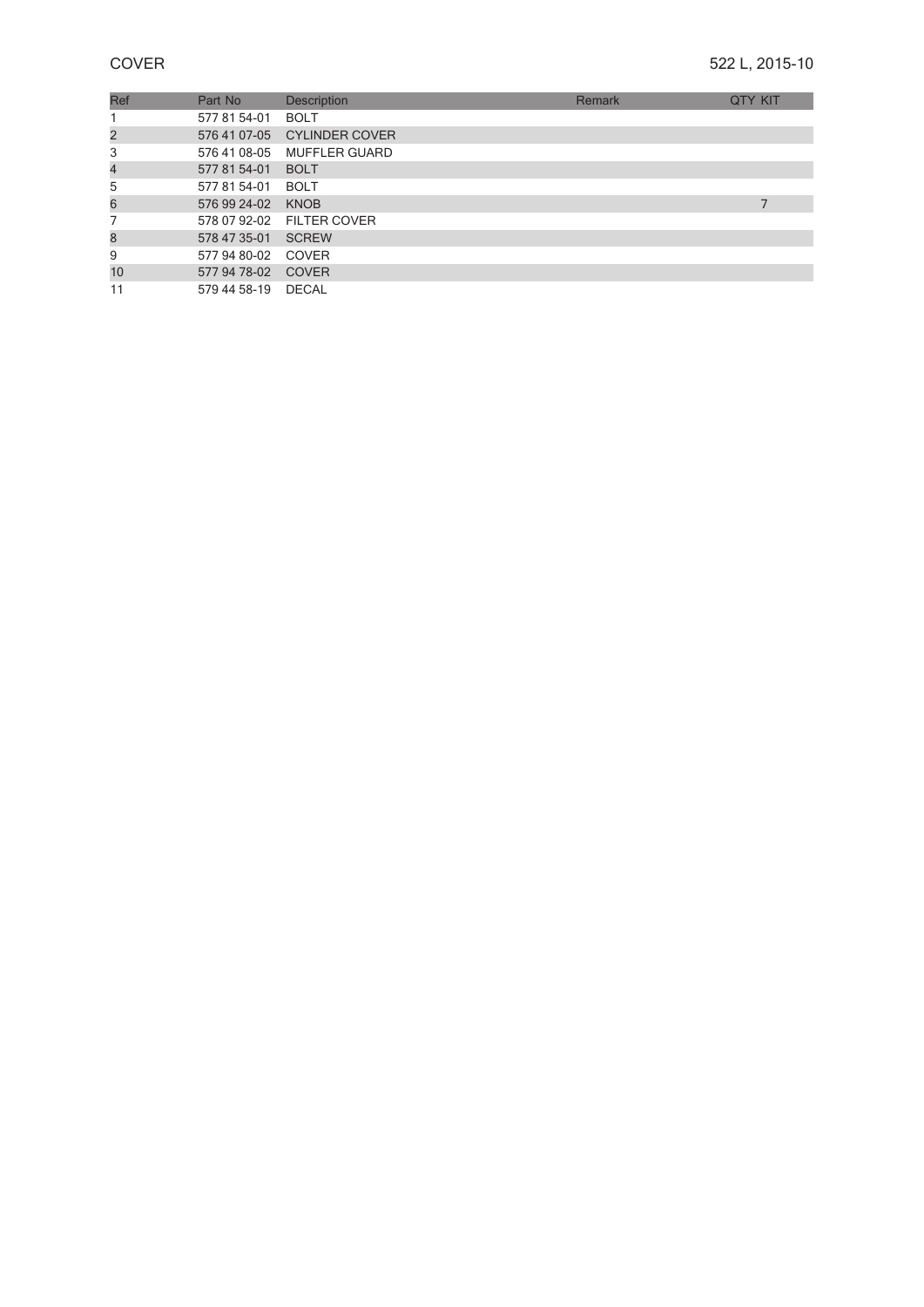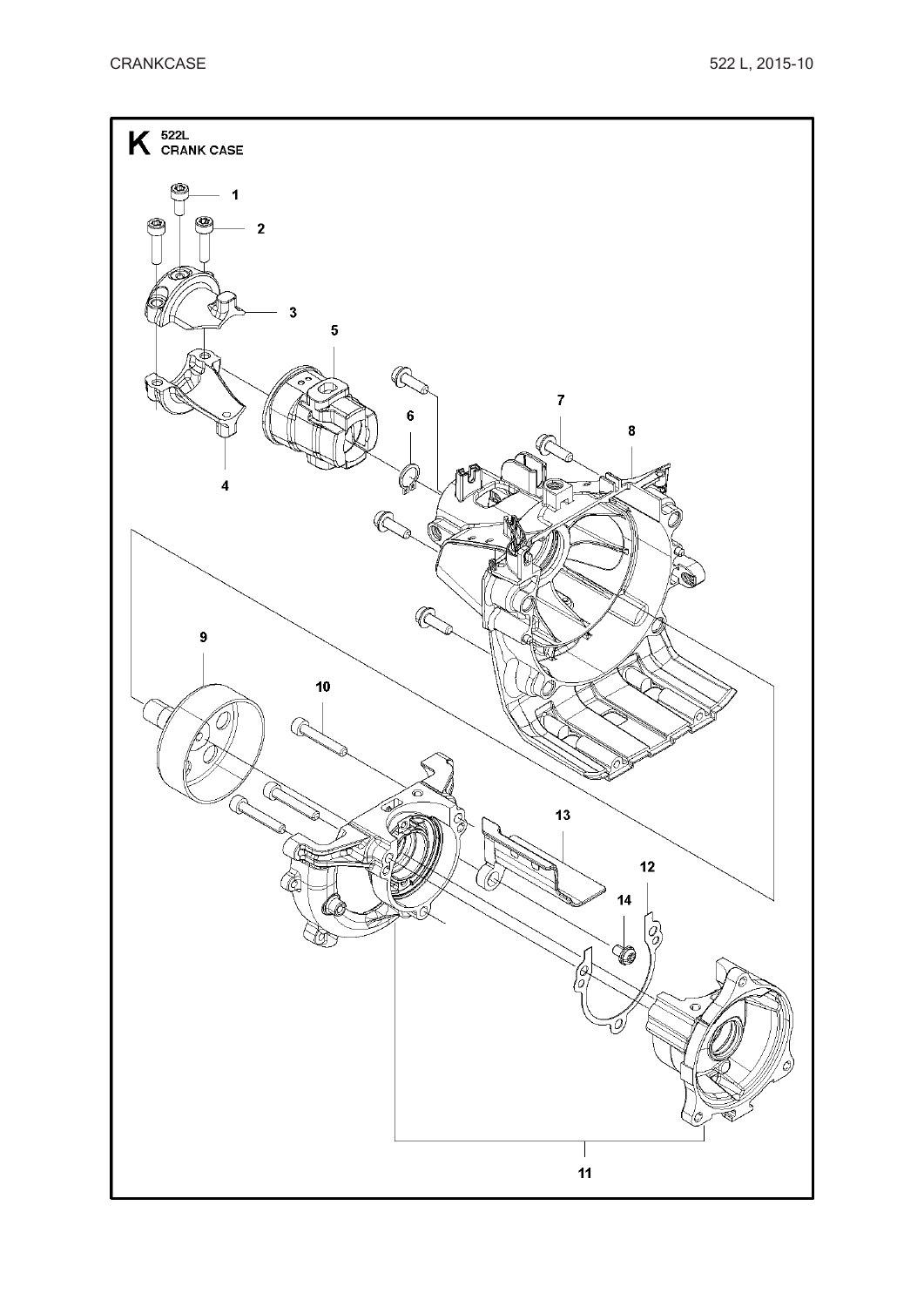| Ref                     | Part No      | <b>Description</b> | Remark | <b>QTY KIT</b> |
|-------------------------|--------------|--------------------|--------|----------------|
|                         | 529 26 81-01 | <b>BOLT</b>        |        |                |
| $\overline{\mathbf{c}}$ | 577 94 20-01 | <b>BOLT</b>        |        |                |
| 3                       | 576 42 07-02 | <b>BRACKET</b>     |        |                |
| $\overline{\mathbf{4}}$ | 576 42 08-02 | <b>BRACKET</b>     |        |                |
| 5                       | 576 42 05-01 | <b>CUSHION</b>     |        |                |
| 6                       | 516 12 41-01 | <b>RING</b>        |        |                |
|                         | 577 94 23-01 | <b>BOLT</b>        |        |                |
| 8                       | 576 41 06-03 | <b>HOUSING</b>     |        |                |
| 9                       | 581 14 20-01 | <b>CLUTCH DRUM</b> |        |                |
| 10                      | 512 84 59-01 | <b>BOLT</b>        |        |                |
| 11                      | 578 01 00-04 | <b>CRANKCASE</b>   |        |                |
| 12                      | 576 40 75-01 | <b>GASKET</b>      |        |                |
| 13                      | 576 41 02-02 | <b>PLATE</b>       |        |                |
| 14                      | 544 25 68-01 | <b>SCREW</b>       |        |                |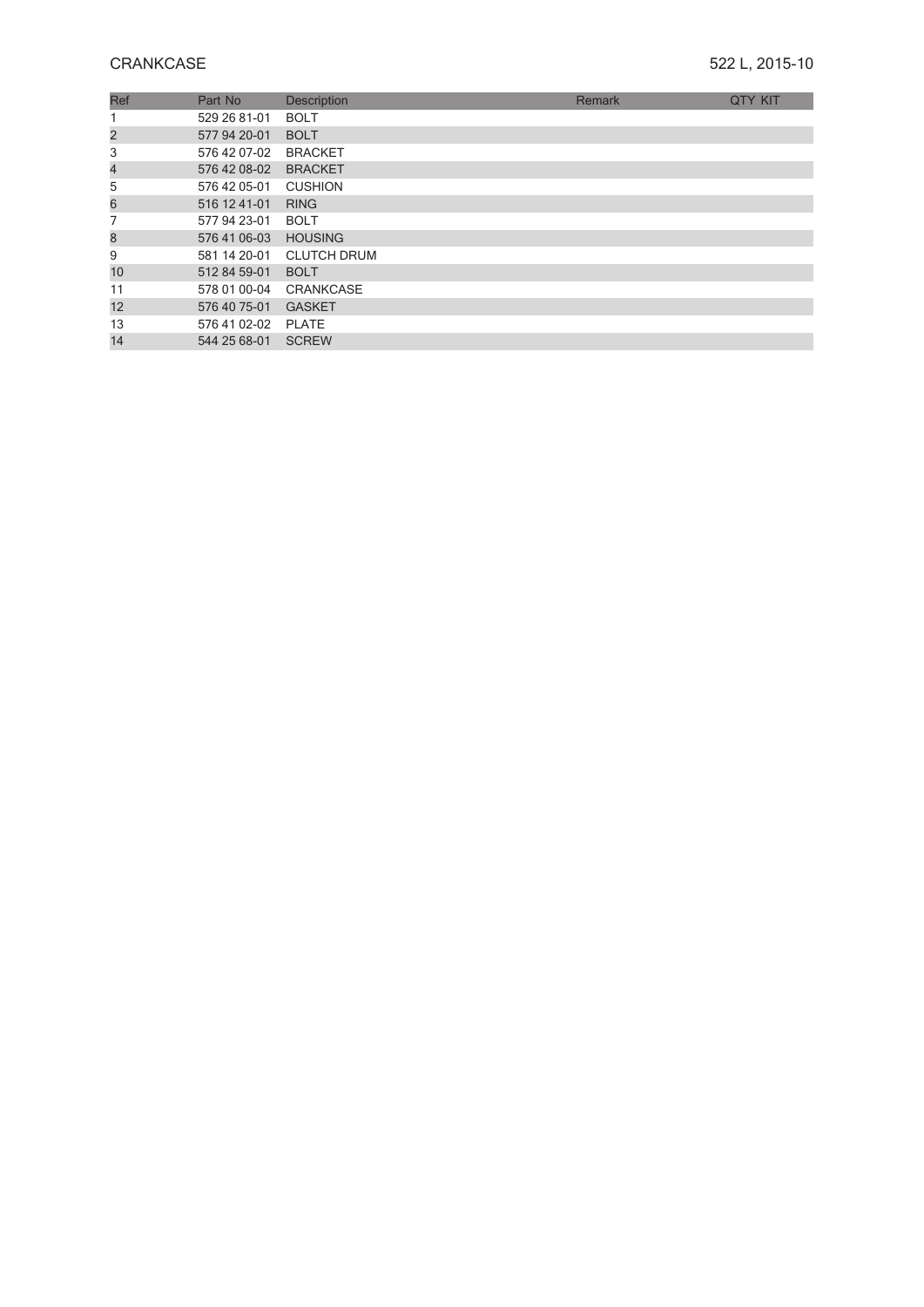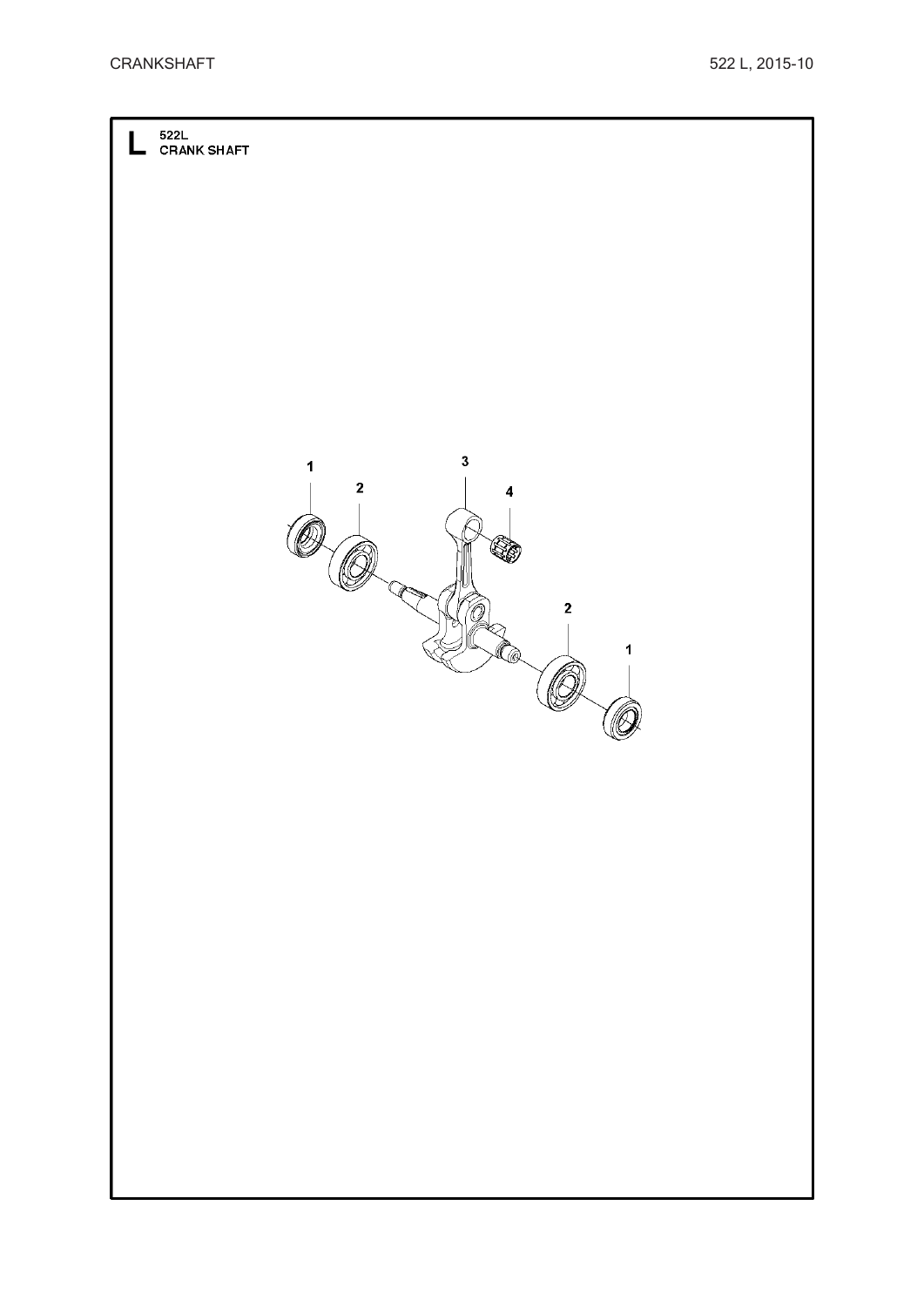| Ref            | Part No               | <b>Description</b>        | Remark | <b>OTY KIT</b> |
|----------------|-----------------------|---------------------------|--------|----------------|
|                | 521 52 14-01 OIL SEAL |                           |        |                |
| $\overline{2}$ |                       | 521 75 68-01 BALL BEARING |        |                |
|                |                       | 586 65 68-01 CRANKSHAFT   |        |                |
| $\overline{4}$ | 576 40 27-01 BEARING  |                           |        |                |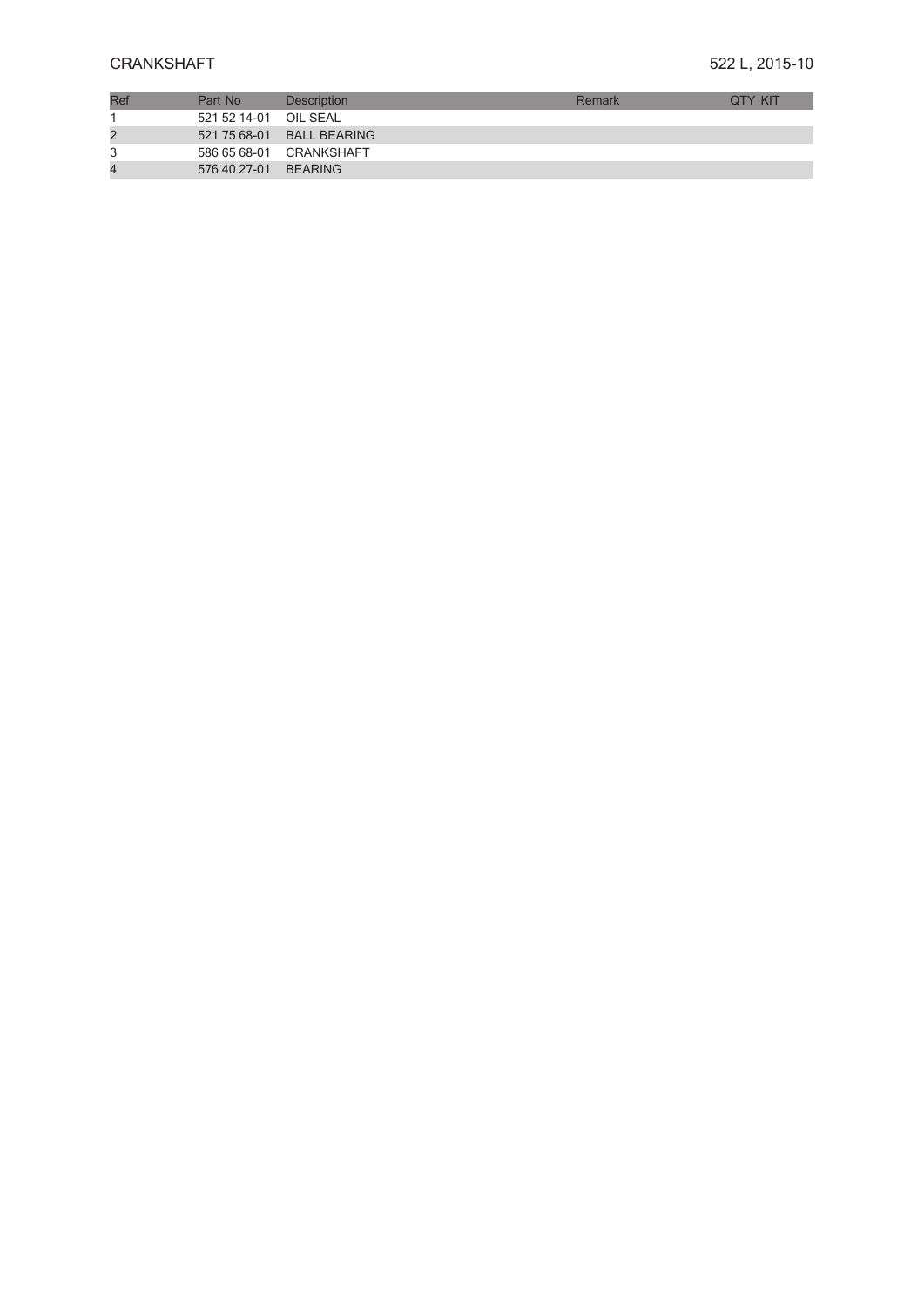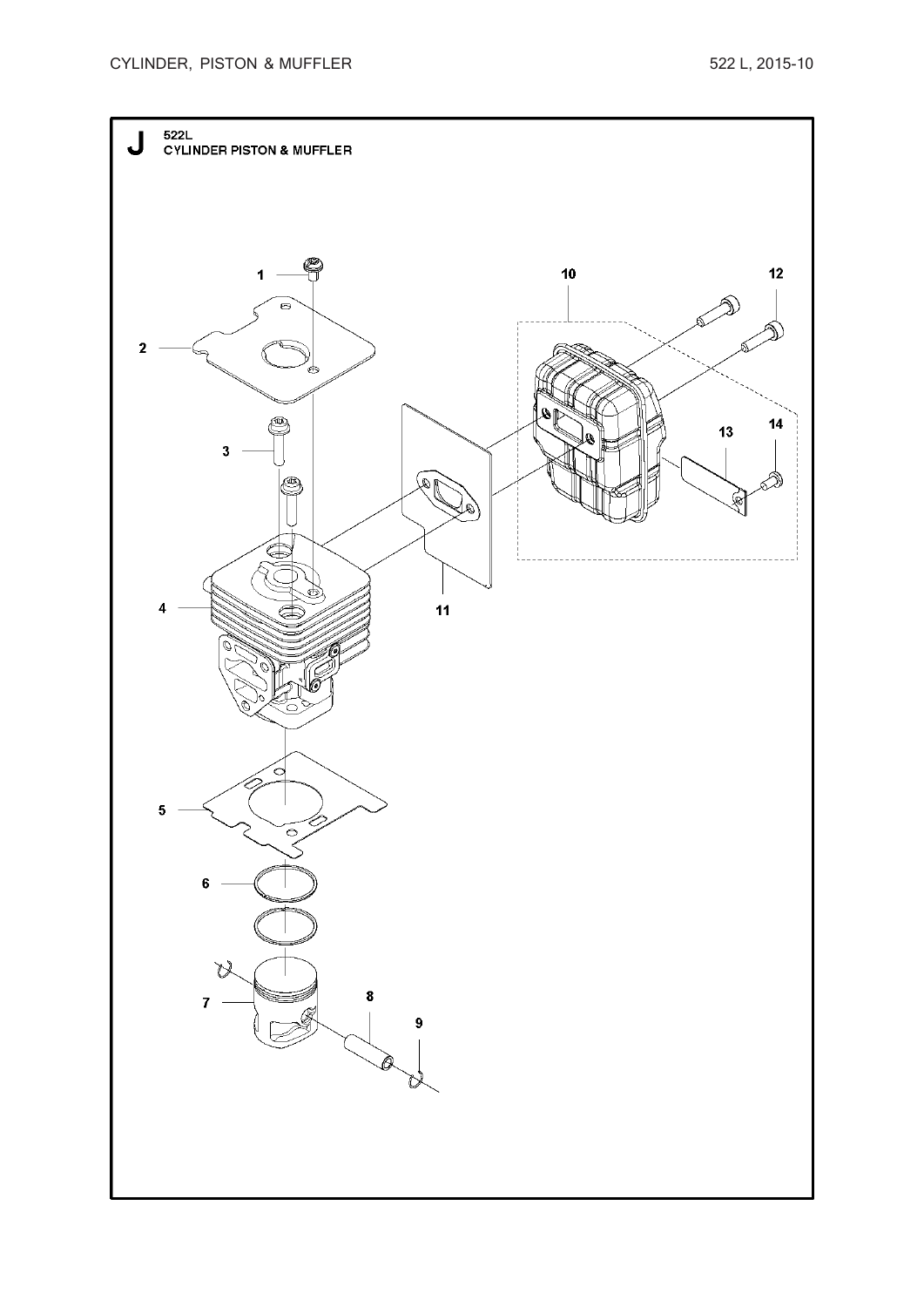## **CYLINDER, PISTON & MUFFLER** 522 L, 2015-10

| Ref                      | Part No      | <b>Description</b>    | Remark | <b>QTY KIT</b> |
|--------------------------|--------------|-----------------------|--------|----------------|
|                          | 544 25 68-01 | <b>SCREW</b>          |        |                |
| 2                        | 578 47 34-04 | <b>PLATE</b>          |        |                |
| 3                        | 506 74 52-01 | <b>BOLT</b>           |        |                |
| $\overline{\mathcal{A}}$ | 578 14 38-01 | <b>CYLINDER</b>       |        |                |
| 5                        | 576 40 71-01 | <b>GASKET</b>         |        |                |
| 6                        | 576 40 82-01 | <b>RING</b>           |        |                |
|                          | 579 52 92-01 | <b>PISTON</b>         |        |                |
| 8                        | 510 91 63-01 | PIN.PISTON            |        |                |
| 9                        | 505 04 52-01 | <b>RING</b>           |        |                |
| 10                       | 580 69 49-02 | <b>MUFFLER ASSY</b>   |        |                |
| 11                       | 578 07 86-02 | <b>GASKET</b>         |        |                |
| 12                       | 504 11 43-01 | <b>SCREW</b>          |        |                |
| 13                       | 580 51 44-01 | <b>SPARK ARRESTER</b> |        | 10             |
| 14                       | 729 57 74-05 | <b>SCREW CRPANT</b>   |        | 10             |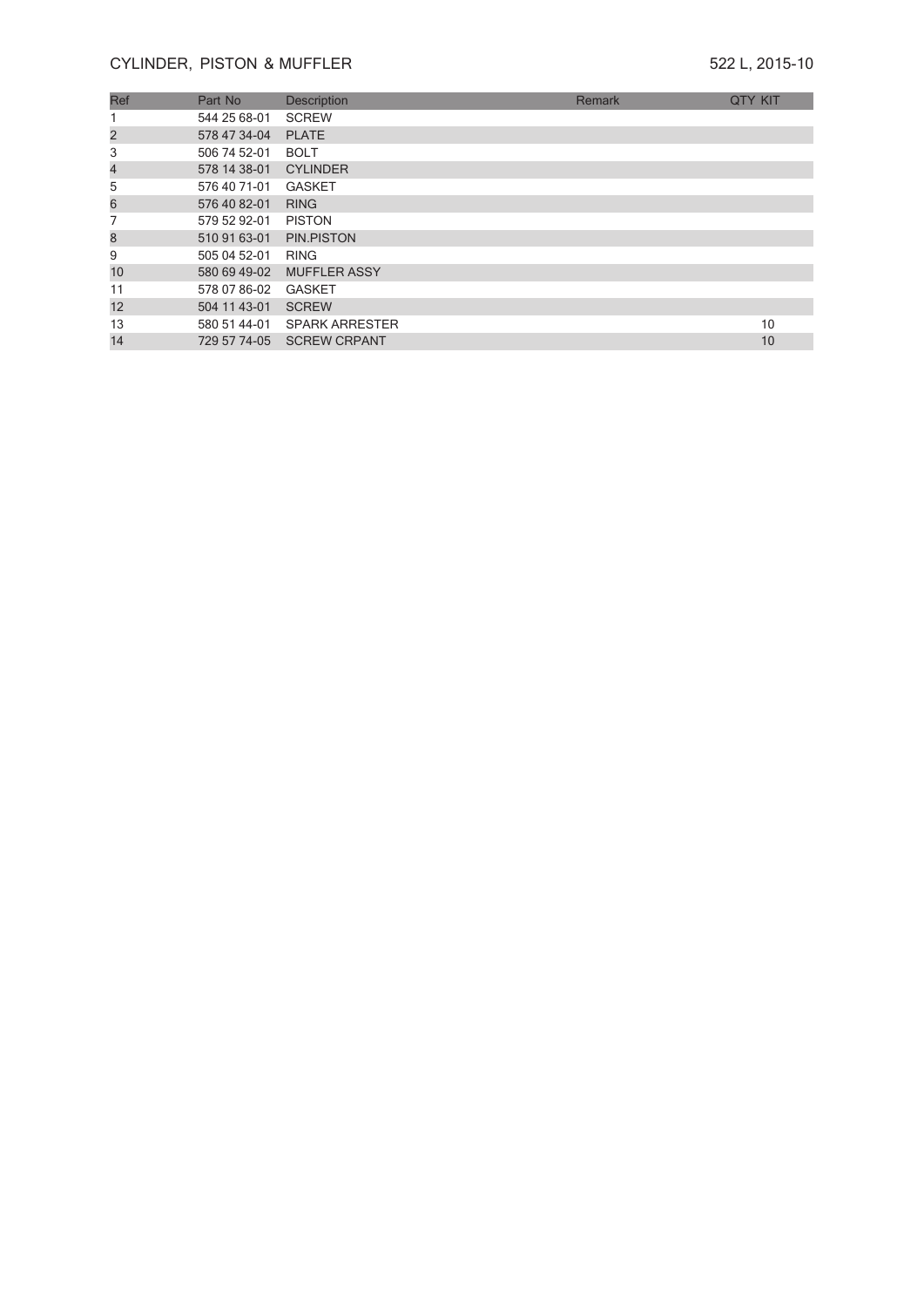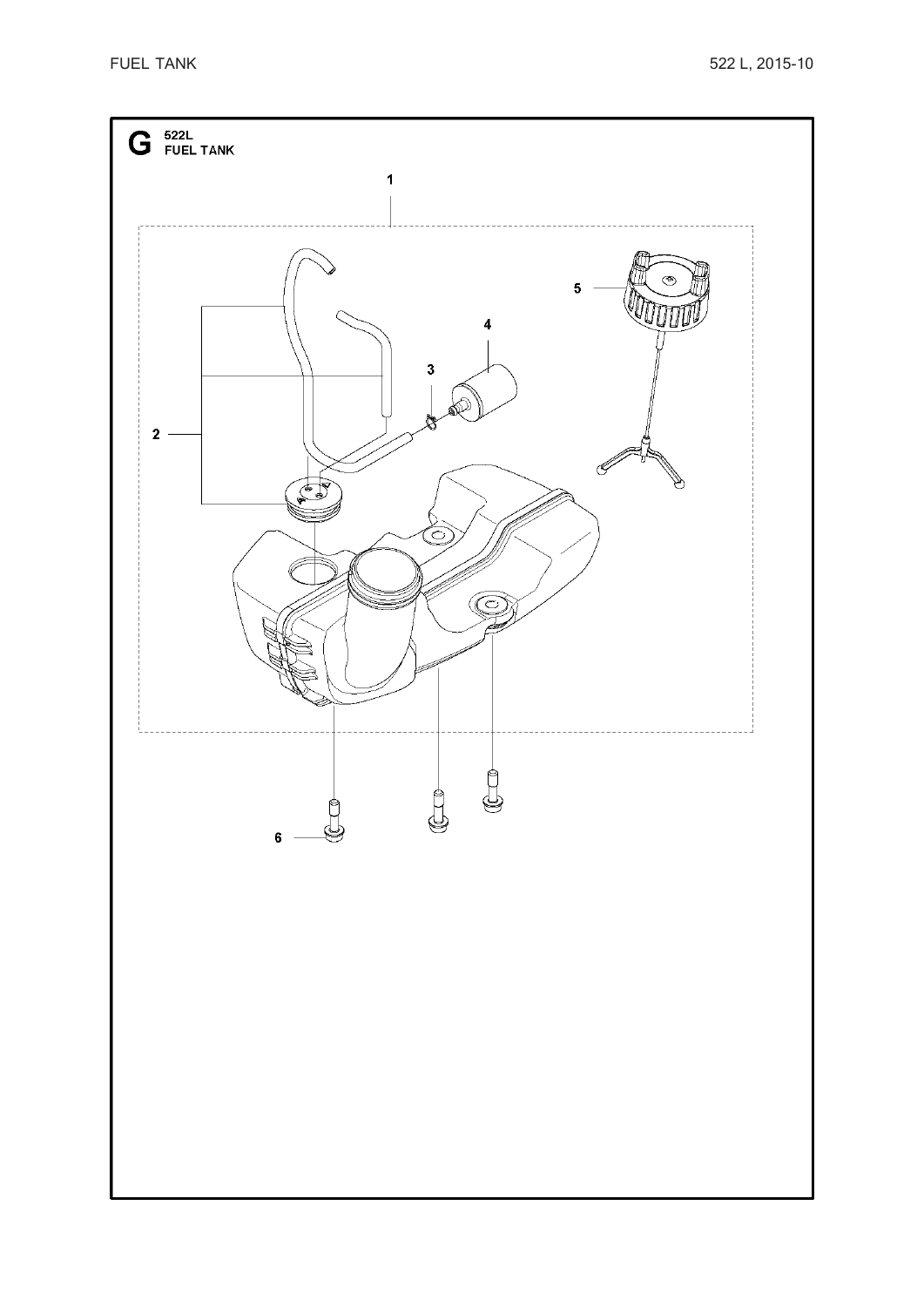| Ref | Part No                | Description | Remark | <b>OTY KIT</b> |
|-----|------------------------|-------------|--------|----------------|
|     | 578 07 93-04 FUEL TANK |             |        |                |
|     | 579 21 03-05 HOSE ASSY |             |        |                |
|     | 506 70 70-01 CLIP      |             |        |                |
|     | 503 44 32-01 FILTER    |             |        |                |
| 5   | 579 64 57-03 TANK CAP  |             |        |                |
|     | 577 81 54-01 BOLT      |             |        |                |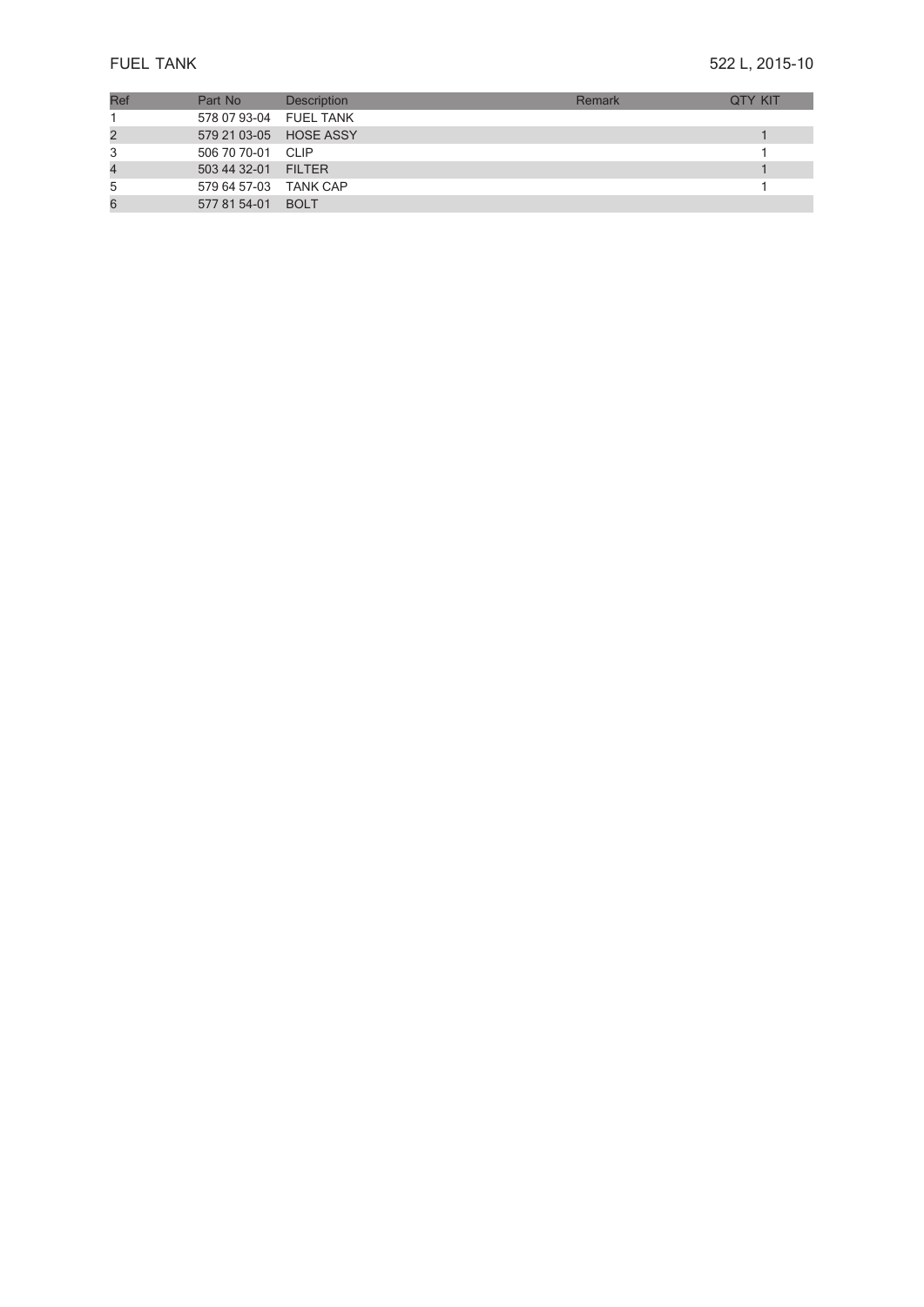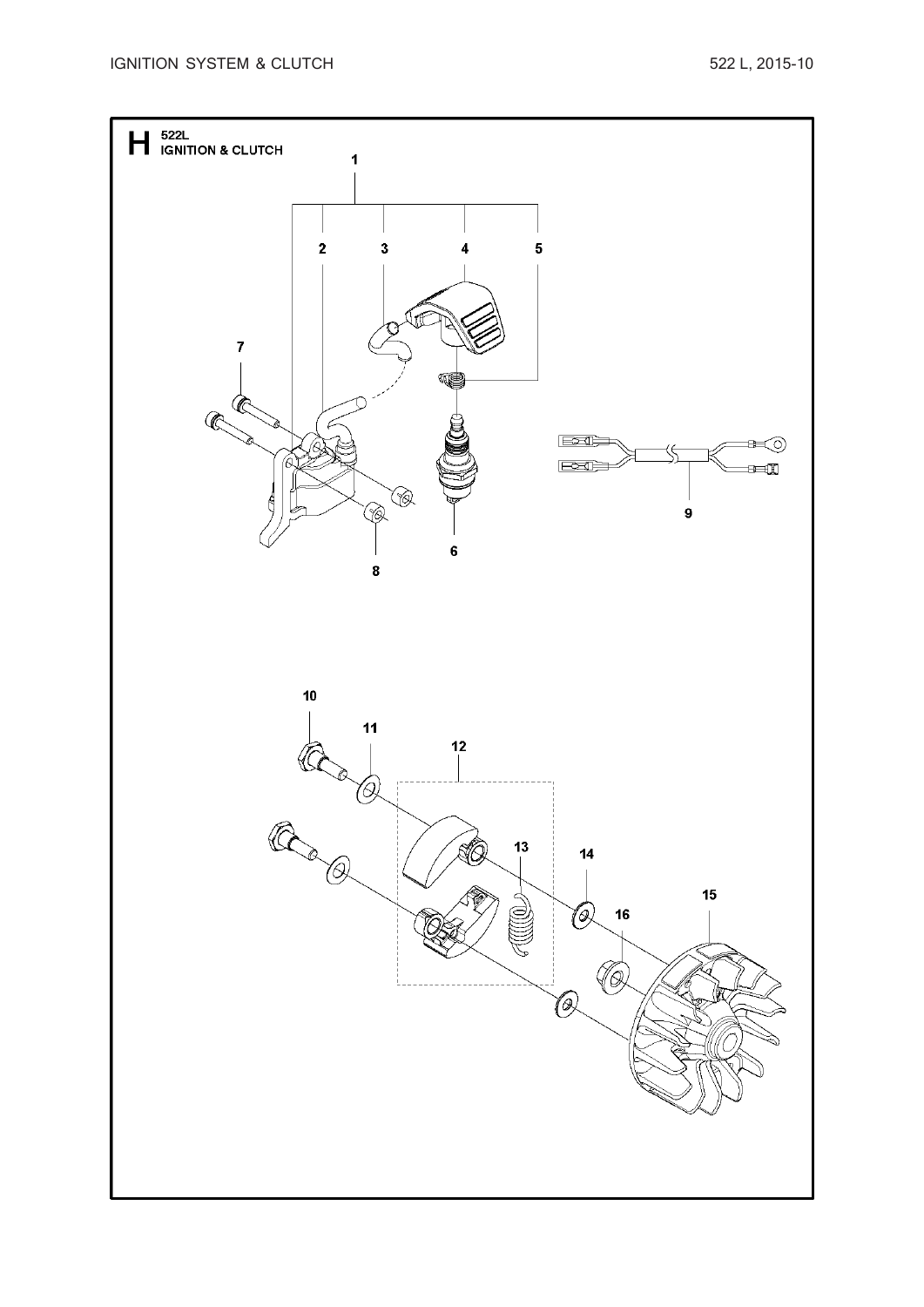| Ref                      | Part No      | Description                | Remark            | <b>QTY KIT</b> |
|--------------------------|--------------|----------------------------|-------------------|----------------|
|                          | 588 14 18-01 | <b>IGNITION COIL</b>       |                   |                |
| $\overline{\mathbf{c}}$  | 584 82 66-01 | <b>IGNITION CABLE</b>      |                   | 1              |
| 3                        | 579 59 07-01 | TUBE                       |                   |                |
| $\overline{\mathcal{L}}$ | 586 10 72-01 | <b>SPARK PLUG CAP</b>      |                   | 1              |
| 5                        | 580 63 48-01 | <b>SPRING</b>              |                   |                |
| 6                        | 584 96 81-01 | <b>SPARK PLUG</b>          | <b>BPMR8Y:NGK</b> |                |
|                          | 578 49 64-01 | <b>BOLT</b>                |                   |                |
| 8                        | 588 17 14-01 | <b>SPACER</b>              |                   |                |
| 9                        | 577 85 17-01 | <b>SHORT CIRCUIT CABLE</b> |                   |                |
| 10                       | 513 18 96-01 | <b>SCREW</b>               |                   |                |
| 11                       | 513 18 95-01 | <b>WASHER</b>              |                   |                |
| 12                       | 585 83 47-01 | <b>CLUTCH ASSY</b>         |                   |                |
| 13                       | 576 40 07-01 | <b>CLUTCH SPRING</b>       |                   | 12             |
| 14                       | 505 05 44-01 | <b>WASHER</b>              |                   |                |
| 15                       | 577 44 58-01 | <b>FLYWHEEL</b>            |                   |                |
| 16                       | 513 66 75-01 | <b>NUT</b>                 |                   |                |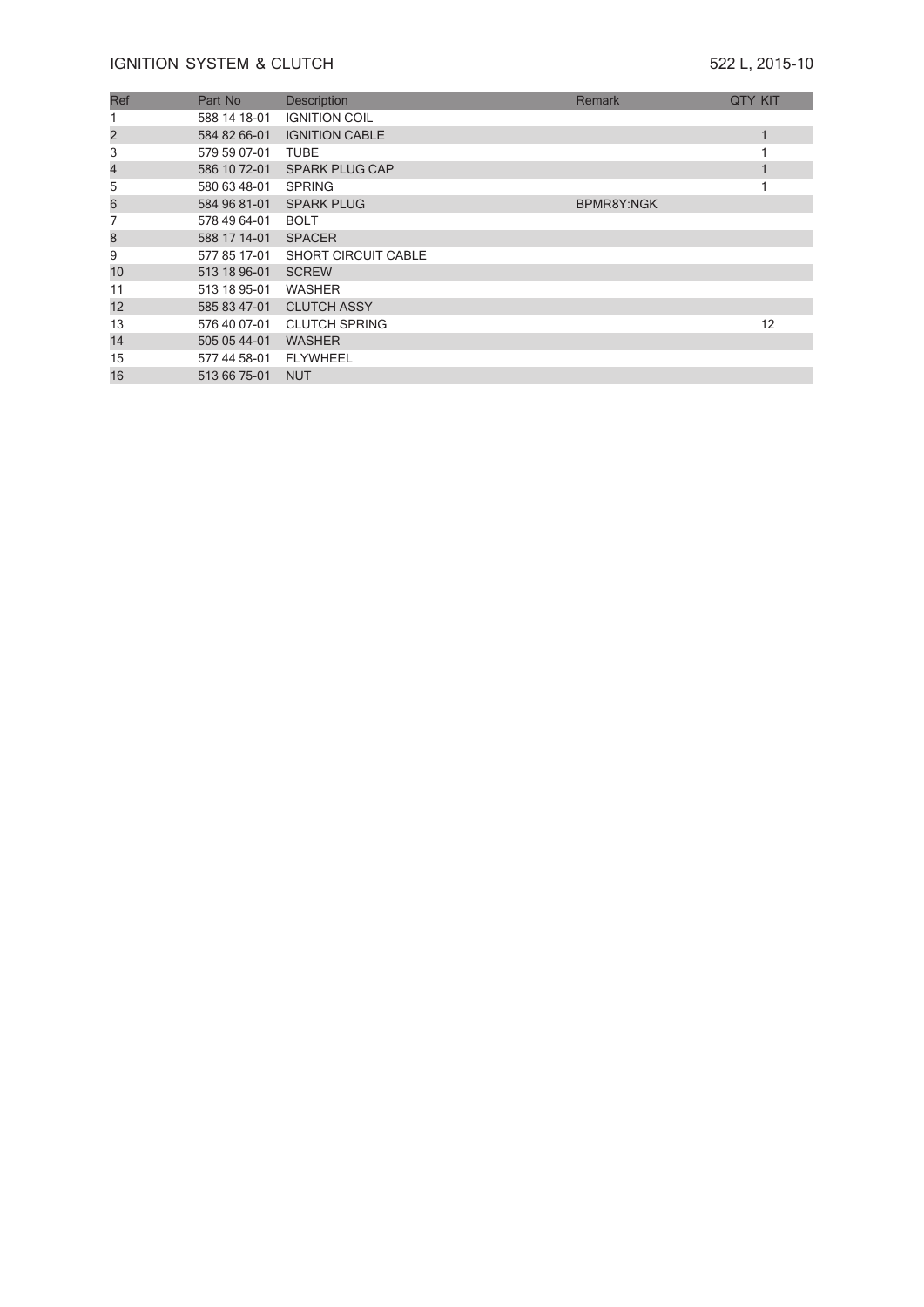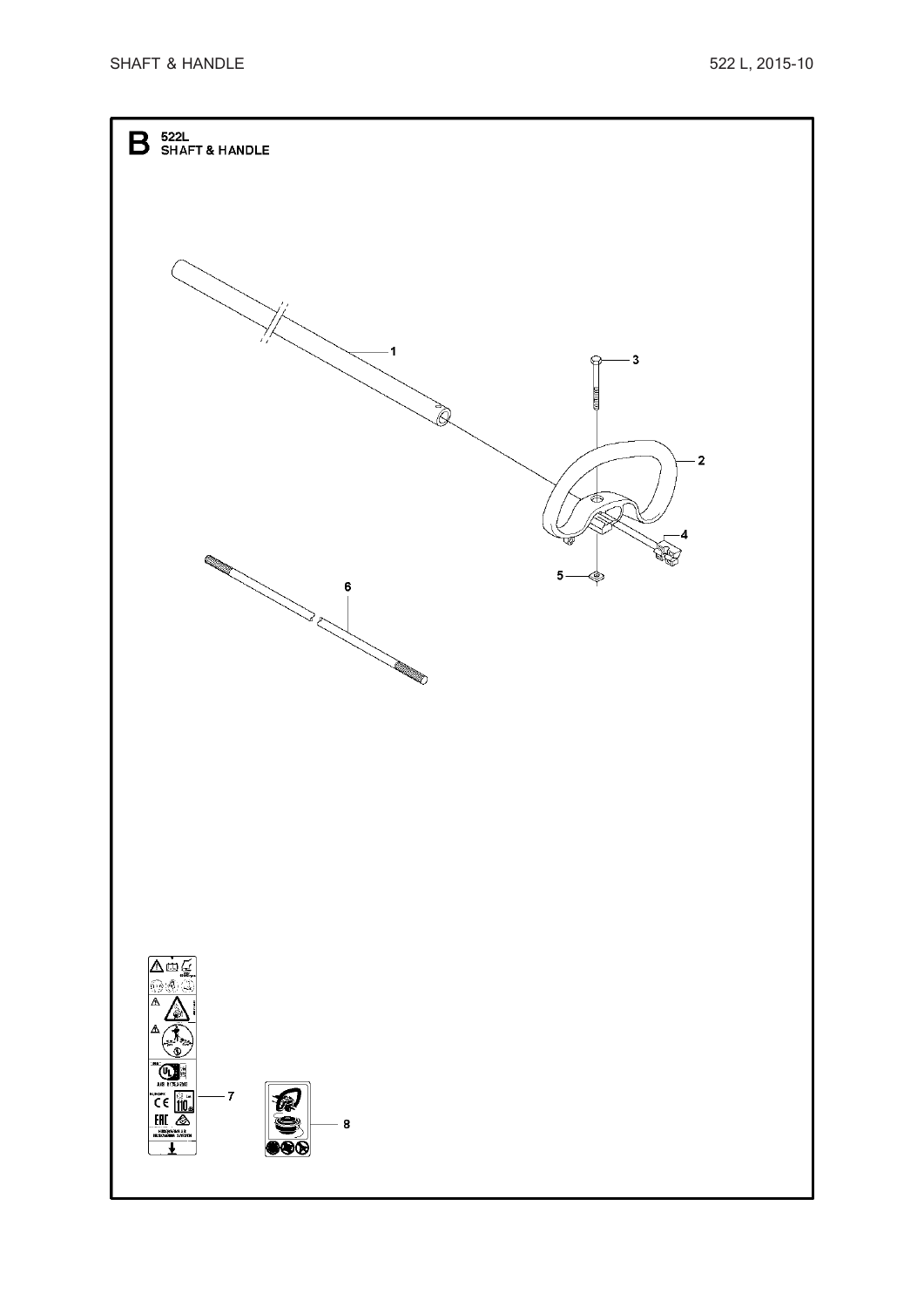# SHAFT & HANDLE

# **& HANDLE** 522 L, 2015-10

| Ref            | Part No             | <b>Description</b>       | Remark | <b>QTY KIT</b> |
|----------------|---------------------|--------------------------|--------|----------------|
|                | 579 14 90-01 TUBE   |                          |        |                |
| 2              | 503 87 19-06 HANDLE |                          |        |                |
| 3              | 510 90 61-01        | <b>BOLT</b>              |        |                |
| $\overline{4}$ | 503 94 03-01        | <b>DISTANCE</b>          |        |                |
| 5              |                     | 502 19 71-01 SQUARE NUT  |        |                |
| 6              |                     | 581 81 51-01 DRIVE SHAFT |        |                |
|                | 501 88 91-01 DECAL  |                          |        |                |
| 8              | 503 79 56-01 LABEL  |                          |        |                |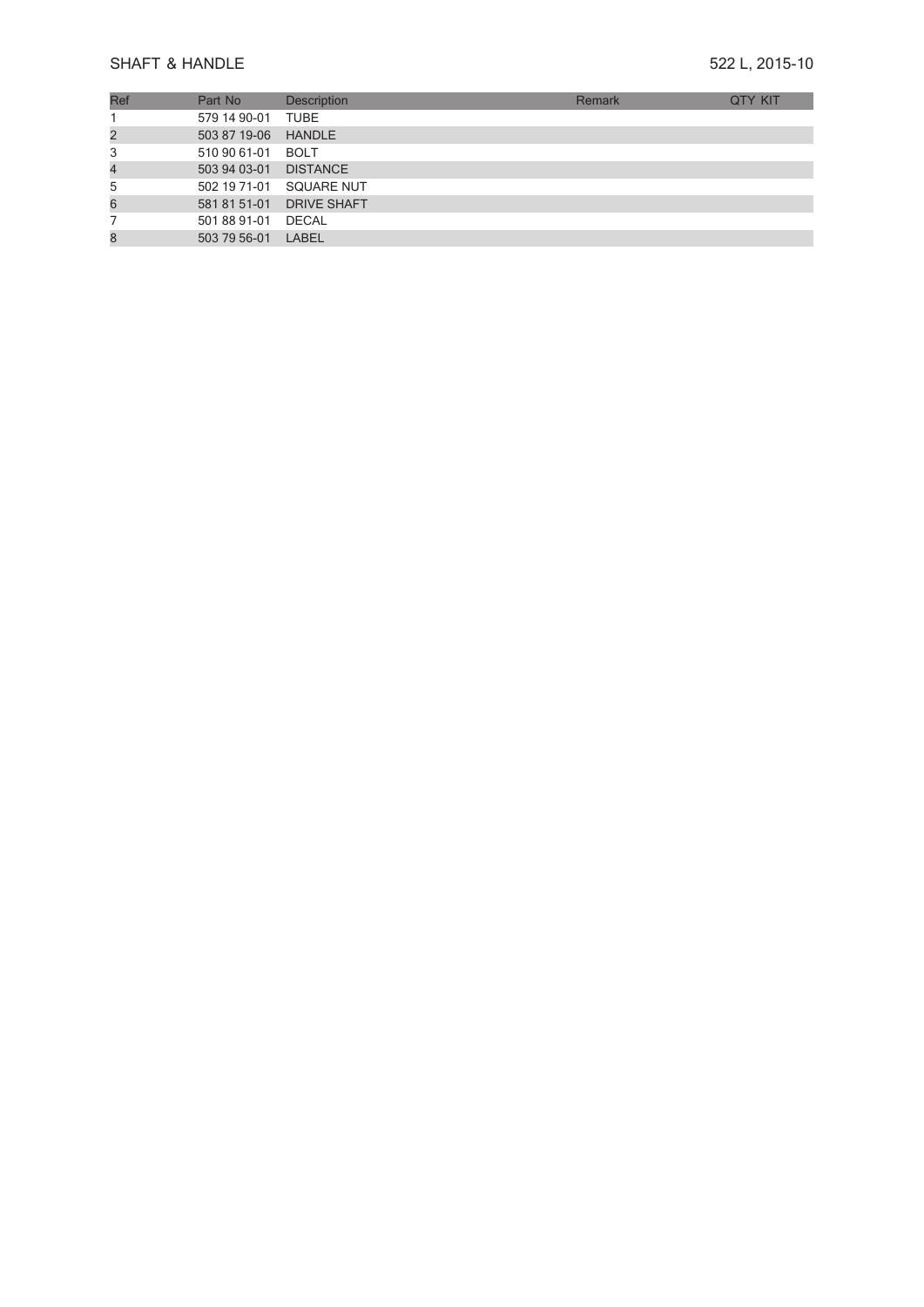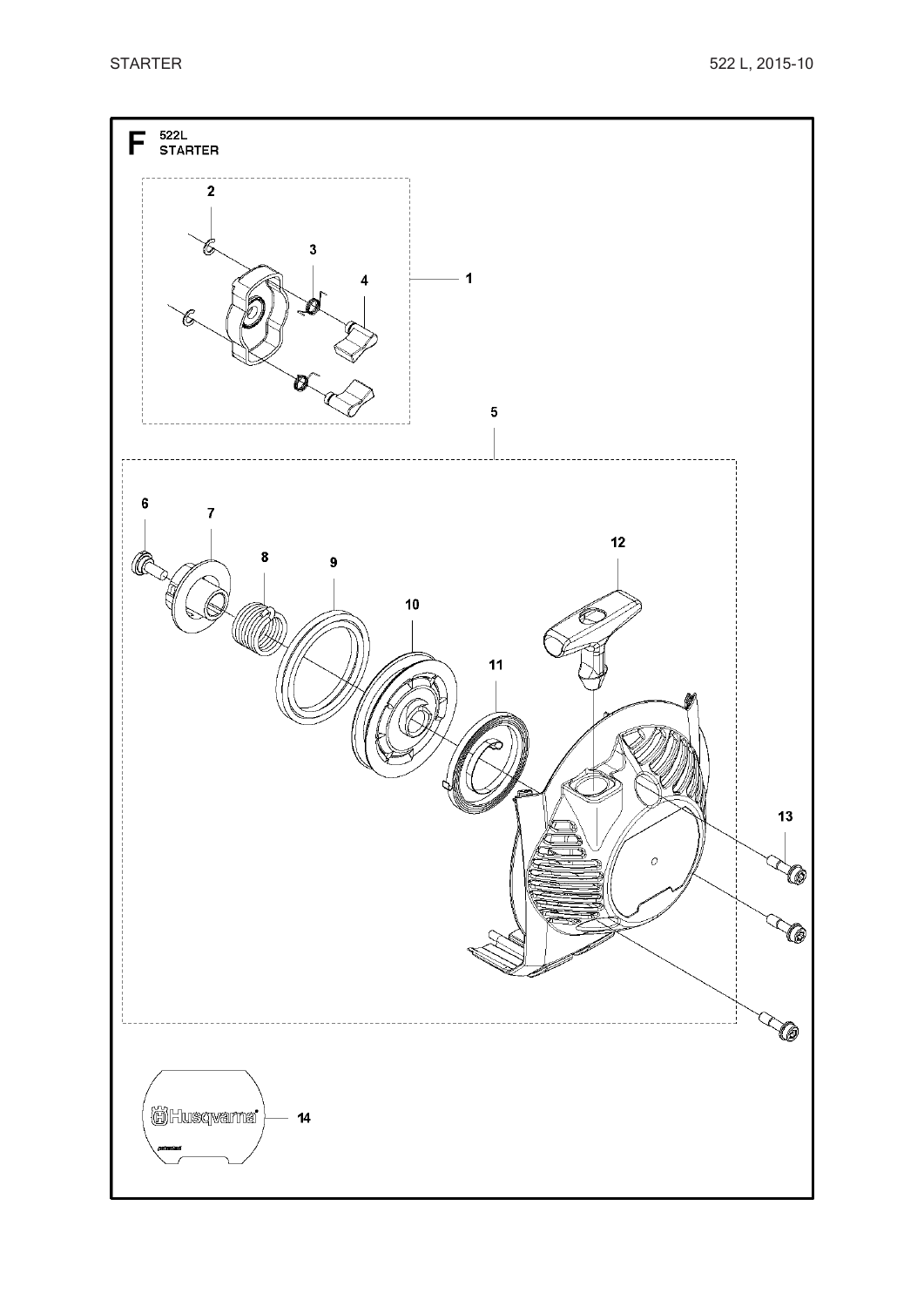| Ref | Part No      | <b>Description</b>    | Remark | <b>QTY KIT</b> |
|-----|--------------|-----------------------|--------|----------------|
|     | 581 14 65-01 | <b>STARTER PULLEY</b> |        |                |
| 2   | 521 60 04-01 | E-RING                |        |                |
| 3   | 521 60 03-01 | <b>SPRING</b>         |        |                |
| 4   | 521 60 02-01 | <b>RATCHET</b>        |        |                |
| 5   | 577 94 29-05 | <b>STARTER</b>        |        |                |
| 6   | 521 60 00-01 | <b>SCREW</b>          |        | 5              |
|     | 576 40 12-01 | <b>PULLEY</b>         |        | 5              |
| 8   | 577 13 41-01 | <b>SPRING</b>         |        | 5              |
| 9   | 577 84 87-01 | <b>ROPE</b>           |        | 5              |
| 10  | 577 84 88-01 | <b>REEL</b>           |        | 5              |
| 11  | 504 11 50-01 | SPRING.SPIRAL         |        | 5              |
| 12  | 575 48 95-01 | <b>STARTER HANDLE</b> |        | 5              |
| 13  | 577 81 54-01 | <b>BOLT</b>           |        |                |
| 14  | 579 36 96-01 | <b>DECAL</b>          |        |                |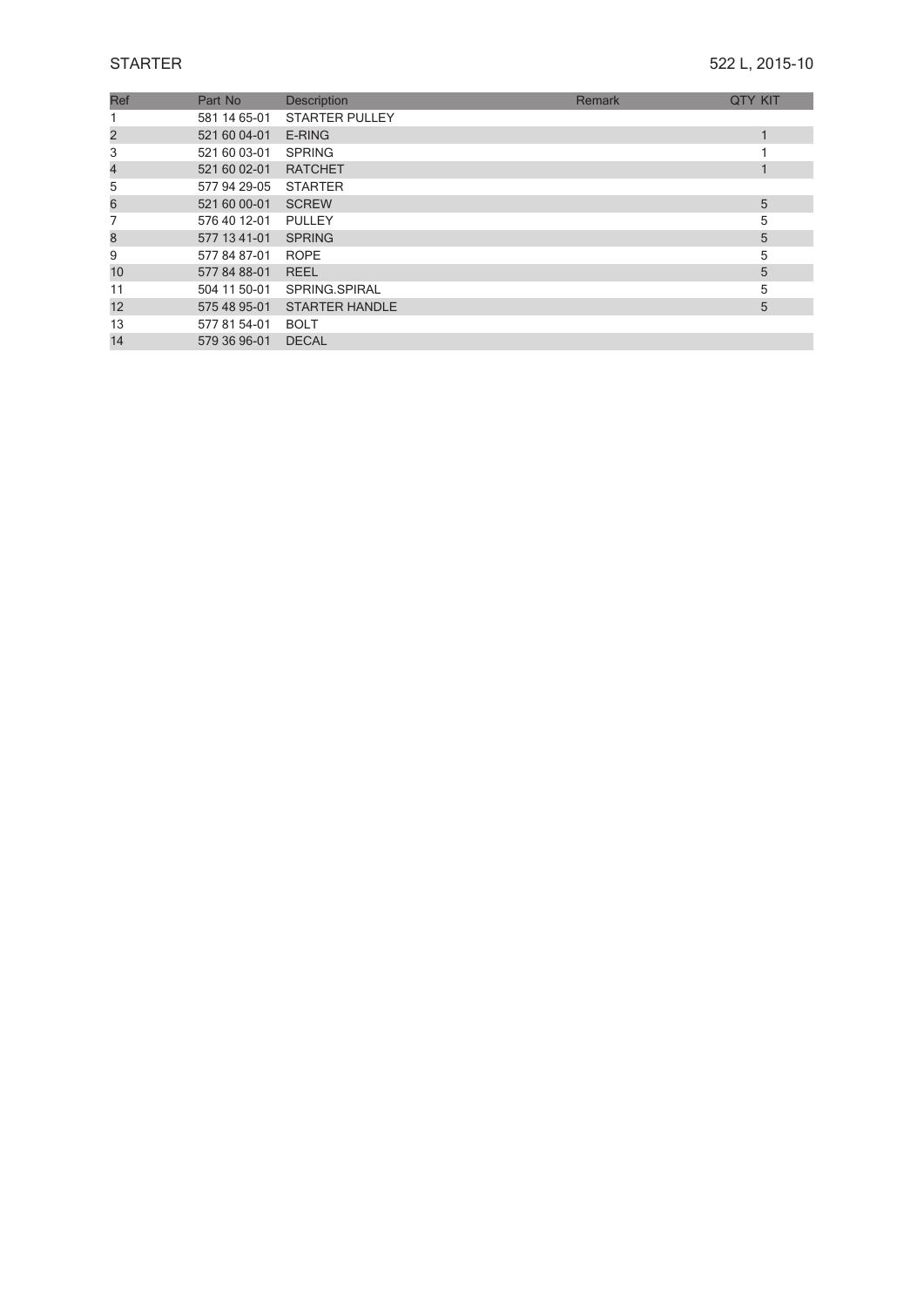